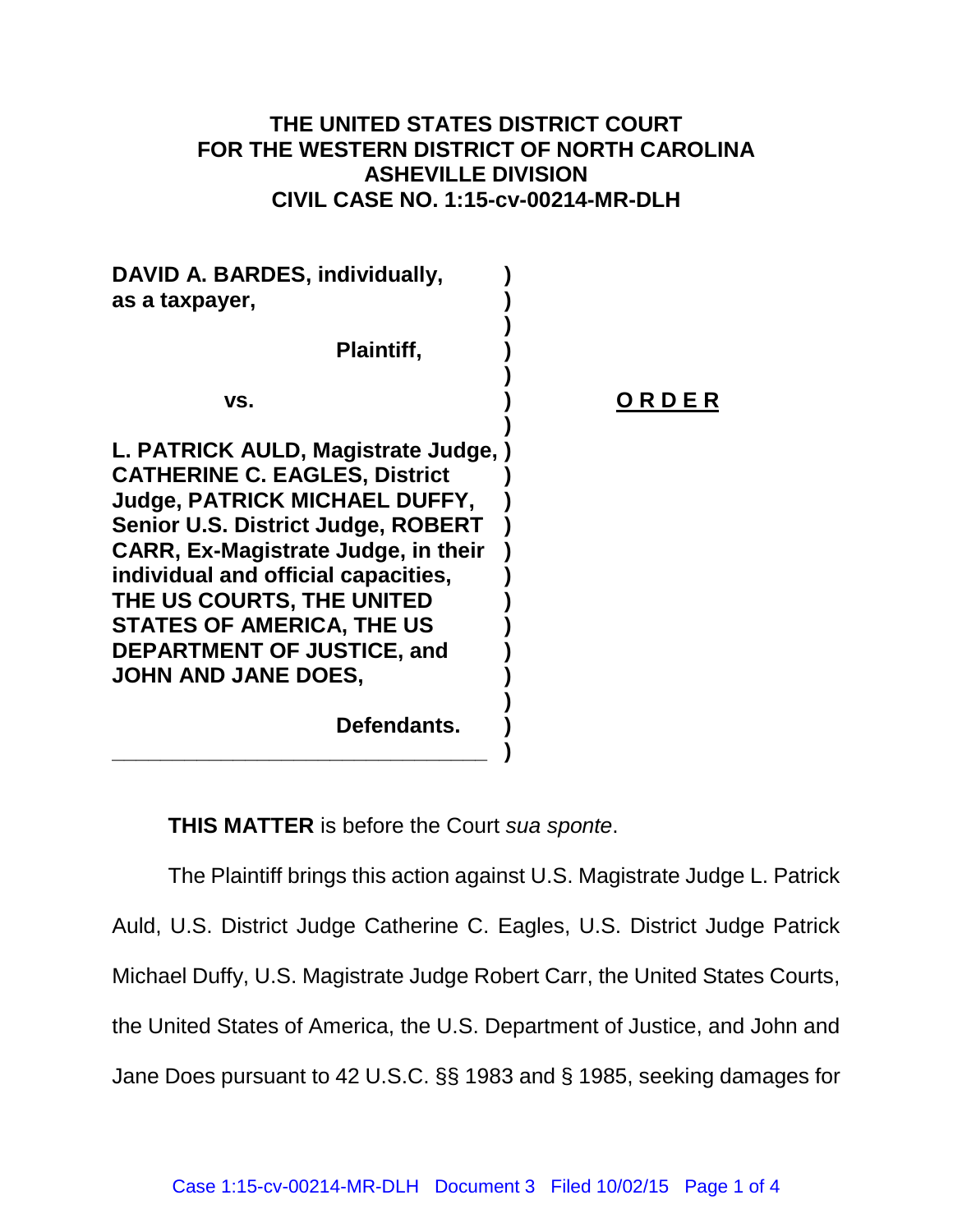injuries he allegedly sustained as a result of "brutal hypothermic torture" that he claims occurred while he was being held as a detainee in the Charleston County Detention Center in Charleston, South Carolina. [Doc. 1]. The Plaintiff, acknowledging that he has filed several lawsuits regarding this matter in the past, complains that the judges named as defendants herein wrongfully dismissed his actions and that these judges should "be prosecuted for crimes and imprisoned." [Id. at 4].

Because the Plaintiff has paid the \$400 fee associated with the filing of this action, the statutory screening procedure authorized under the *in forma pauperis* statute, 28 U.S.C. § 1915(e)(2), is not applicable. Nevertheless, the Court has inherent authority to dismiss a frivolous complaint *sua sponte.*  See Ross v. Baron, 493 F. App'x 405, 406  $(4<sup>th</sup>$  Cir. 2012) (noting that "frivolous complaints are subject to dismissal pursuant to the inherent authority of the court, even when the filing fee has been paid") (citing Mallard v. United States Dist. Ct. for S.D. of Iowa, 490 U.S. 296, 307-08 (1989)).

A complaint is deemed frivolous "where it lacks an arguable basis either in law or in fact." Neitzke v. Williams, 490 U.S. 319, 325, 109 S.Ct. 827, 104 L.Ed.2d 338 (1989); Adams v. Rice, 40 F.3d 72, 75 (4<sup>th</sup> Cir. 1994) ("Legally frivolous claims are based on an 'indisputedly meritless legal

2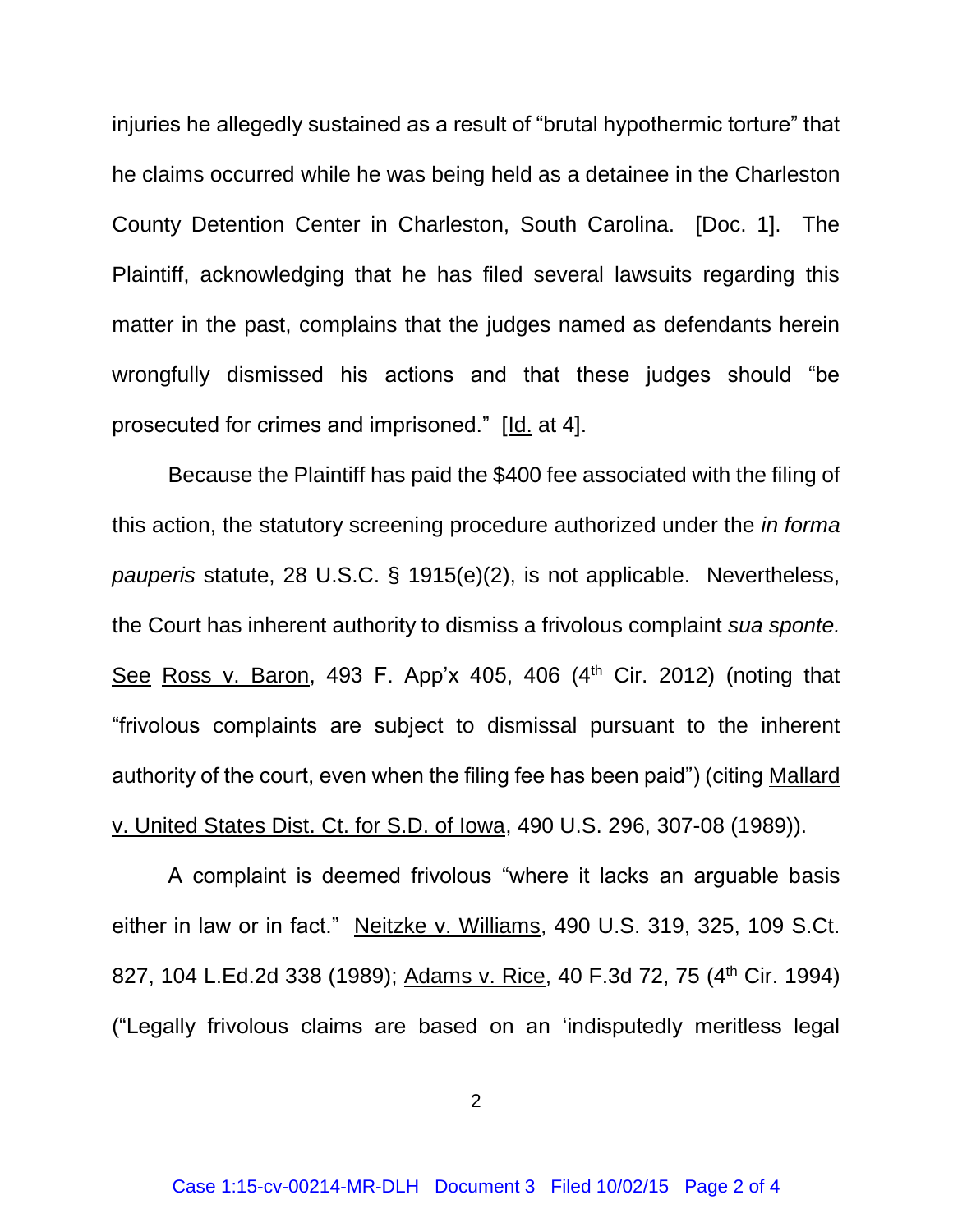theory' and including 'claims of infringement of a legal interest which clearly does not exist.'").

The Plaintiff has filed at least three separate federal civil actions based on the same allegations which form the basis of the Plaintiff's present suit. See Bardes v. Margera, No. 2:08-cv-00487-PMD (D.S.C.); Bardes v. South Carolina, No. 2:10-cv-00559-PMD (D.S.C.); and Bardes v. South Carolina, No. 1:11-cv-00999-CCE-LPA (M.D.N.C.). The Plaintiff's first action was dismissed on its merits, and the subsequent actions were dismissed under the principles of res judicata/collateral estoppel. For the same reasons and based on the same authority cited in those decisions, the doctrines of res judicata and collateral estoppel also bar the Plaintiff from re-litigating those issues in this case. "The patency of these barriers to this action renders it legally frivolous." Bardes v. South Carolina, No. 1:11-cv-00999-CCE-LPA, 2013 WL 3864405, at \*2 (M.D.N.C. July 24, 2013).

To the extent that the Complaint raises any claims not barred by res judicata/collateral estoppel, this case remains subject to dismissal under the doctrine of judicial immunity.<sup>1</sup> Judicial officers are entitled to absolute

l

<sup>&</sup>lt;sup>1</sup> While the Plaintiff names the United States of America, the United States Department of Justice, and "John and Jane Does" as defendants, the Plaintiff makes no specific allegations in his Complaint as to these named parties.